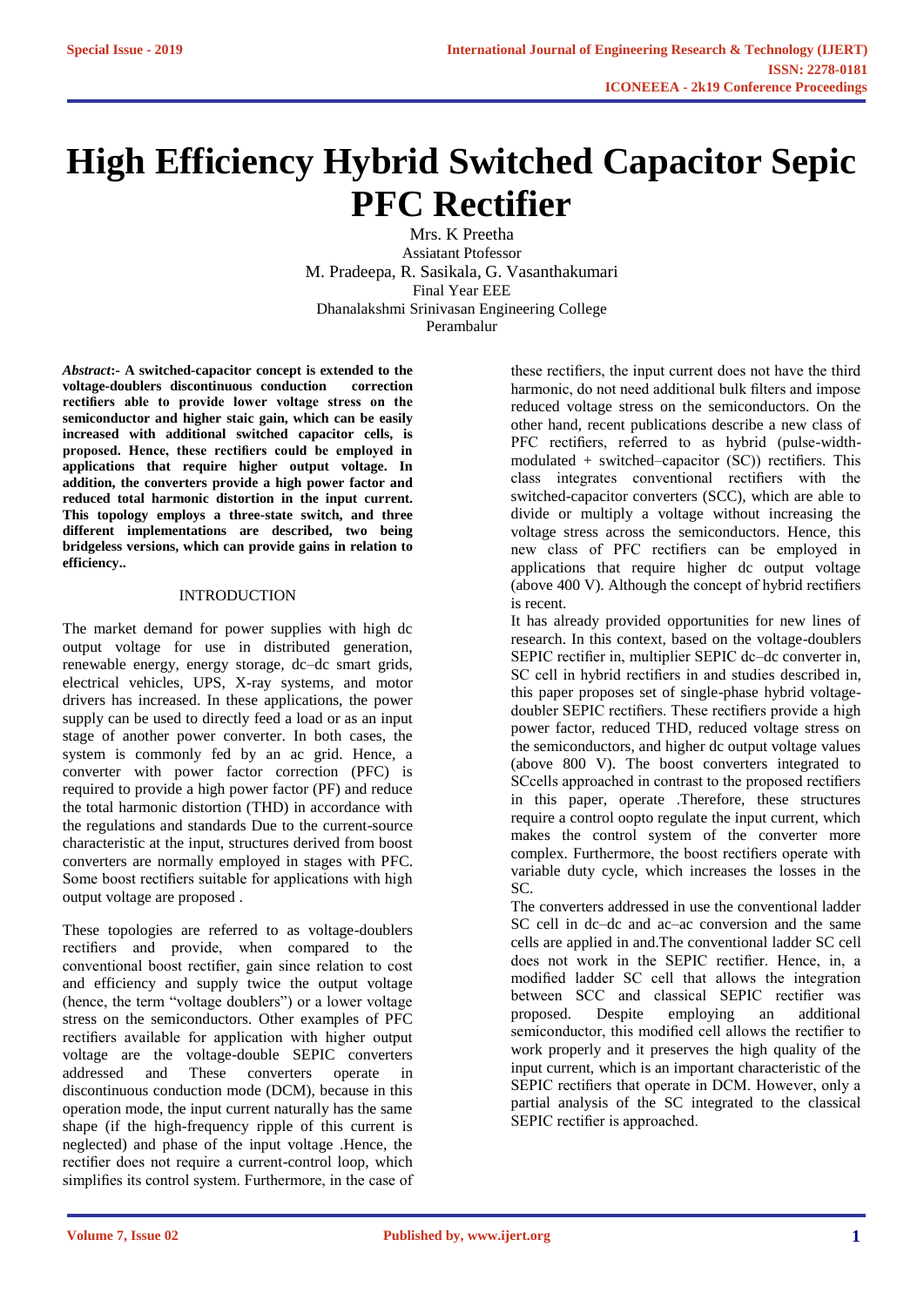# *1.2. OBJECTIVE*

The main objective of this project is to get high efficiency using hybrid switched capacitor SEPIC PFC rectifiers.

#### 2.1. EXISTING SYSTEM

Conventional step-up converters, such as the boost converter and flyback converter, cannot achieve a high step-up conversion with high efficiency because of the resistances of elements or leakage inductance; also, the voltage stresses are large. A boost converter (step-up converter) is a DC-to-DC power converter with an output voltage greater than its input voltage. It is a class of switched-mode power supply (SMPS) containing at least two semiconductors (a diode and a transistor) and at least one energy storage element, a capacitor, inductor, or the two in combination. Filters made of capacitors (sometimes in combination with inductors) are normally added to the output of the converter to reduce output voltage ripple.

#### *2.1.2. CIRCUIT DIAGRAM*



### *DRAWBACK*

• High step-up single-switch converters are unsuitable to operate at heavy load given a large input current ripple, which increases conduction losses.

The step-up gain is limited, and the voltage stresses on semiconductor components are equal to output voltage.

• *PROPOSED SYSTEM*

# 3.1. INTRODUCTION

The structure of the hybrid voltage-doubler SEPIC rectifier requires a three-state switching cell. These cells can be used in applications that require a static gain (*M*) less than, equal to, or greater than  $1(M \ 1, M \ 1)$ . It is important to highlight that regardless of the cell employed; the main topological states of the circuit are not changed.

The proposed structure increases the static gain of the voltage doubler SEPIC rectifier by adding of laddertype SC cells. The elements CS1 , CS2 , Co3 , Co4 , De1 , De2 , De3 , De4 , De5 , De6 , Do2 , and Do4 integrate the first- and second-modified SC cells. These two cells have two extra diodes (De1–Do2 and De4– Do4) (when compared to the conventional SC cell) which allow the charge and discharge of the SC CS1 and CS2, without changing the voltage in Ci1 and Ci2 (this modified cell was proposed for the conventional SEPIC rectifier). The resulting structure is able to provide a high-quality input current, and, thus, the SC can be applied in the SEPIC rectier.

charging purpose then it move to the voltage doubler to increase the voltage level and fed to the sepic rectifier it is a dc to dc converter then it moves to switches for conduction process and it move to rectifier and power factor control that can be connected to the rectifier output for control the output power

#### *3.3. CIRCUIT DIAGRAM*



# *3.3.1. MODES OF OPERATION*

**Stage 1**(a): This stage starts when the switch S1 is turned ON. The diodes D1, De1, and De2 are forward biased, while all other diodes are reversed biased. The elements S1, De1, and De2 connect the capacitors Co1 and CS1 in parallel. However, the charge current of CS1 does not flow through Ci1 duetothemodifiedSCcell.TheSCCS1 ischargedbyCo1 from S1, D e1, and De2 and it presents voltage equal to vCo1 which, in turn, is equivalent to  $\text{vo}/(2+\text{n})$ . The current in the inductors Li and Lo1 increases linearly in agreement with the vg/Li and vg/Lo1 ratios, respectively.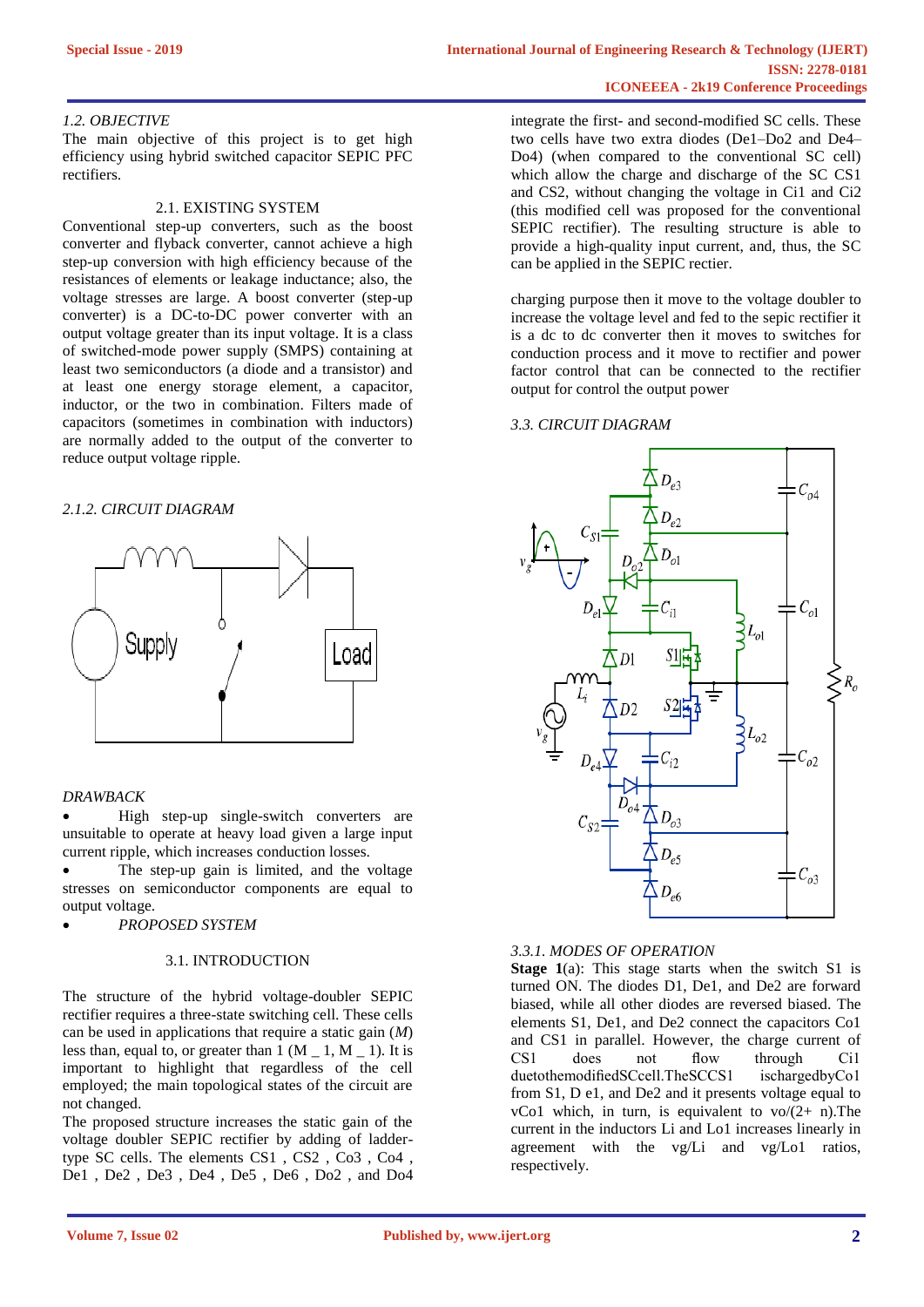The load Ro is fed by the capacitors Co1, Co2, Co3, and Co4.

**Stage 2** (b): This state is initiated when the switch S1 is turned OFF. Diodes D1, Do1, Do2, and De3 are forward biased and all other diodes are blocked. The elements Do2, Do1, and De3 connect CS1 and Co4 in parallel. Hence, the voltages on theses capacitors are equal to  $\sqrt{O(2+n)}$ . The current that flows through these elements is provided by inductors Li and Lo1. The current in the inductors Li and Lo1 decreases accordingly with relations  $[-\text{Vo}/(2+\text{n})]/\text{Li}$  and $[-\text{Vo}/(2+\text{n})]$ n)]/Lo1, respectively. The load Ro and output capacitosuppliedbyenergy previously stored in Li and Lo1 in the firststage.

**Stage 3** (c): During this stage, the switch S1 remains turned OFF and the diodes D1, Do2, and De3 are forward biased. Diode Do1 and all other semiconductors are blocked. The capacitors CS1 and Co4 remain connected in parallel through the diodes Do2, Do1, and De3. The energy stored in the inductors Li and Lo1 flows through Do2, CS1, and De3 to the load Ro and the output capacitors.

**Stage 4**: (This subinterval is the traditional discontinuous stage of the SEPIC converter. During this stage, all of the semiconductors are turned off and the current in the inductors andLo1 is constant.Hence, the voltage across these inductors is zero. The voltage on the capacitors CS1, CS2, Co1, Co2, Co3, and Co4 is equal to  $\sqrt{Q+ n}$ . The load Ro is fed by the output capacitors

# *Advantages:*

These rectifiers improve the static gain of the voltage-doubler SEPIC converter without increasing the voltage stress on the semiconductors, making them suitable for applications that require high output voltage levels.

• The rectifiers operate with a fixed duty cycle, which reduces the losses from the SC cell.

- **Applications:**
- Distributed generation,
- Renewable energy,
- Energy storage, dc–dc smart grids,

• Electrical vehicles, ups, x-ray systems, and motor driver

# *4.5. SIMULATION AND OUTPUT*

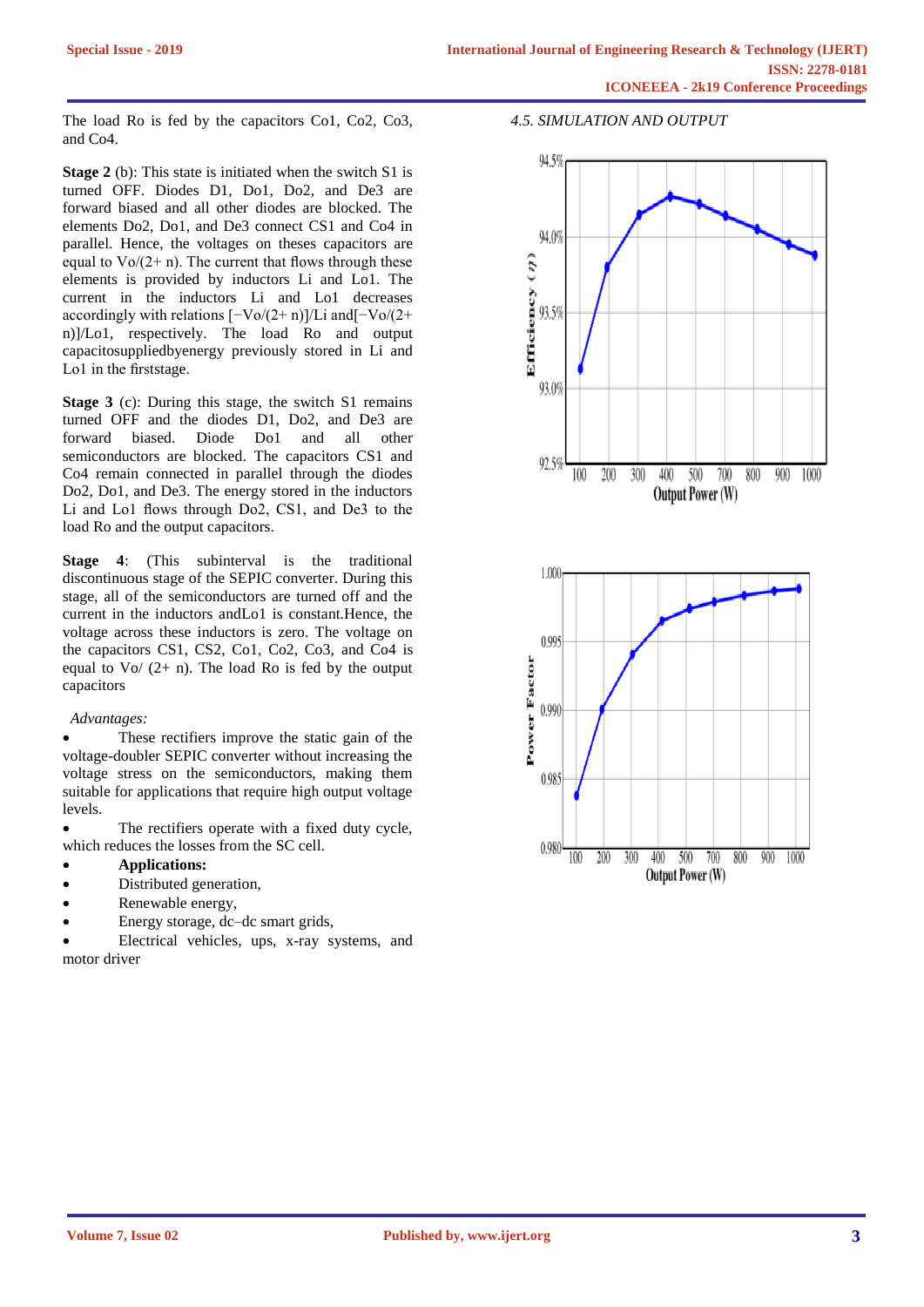

# HARDWARE REQUIREMENT

#### 5.1. HYBRID VOLTAGE-DOUBLER

## *SEPIC RECTIFIERS*

The structure of the hybrid voltage-doubler SEPIC rectifier requires a three-state switching cell, which can be implemented in three modes: the first (1S) employs one active switch, as seen in the second (2S) and uses two active switches; and the third (4S) and employs four active switches. These cells can be used in applications that require a static gain (M) less than, equal to, or greater than  $1$  (M 1, M 1). It is important to highlight that regardless of the cell employed; the main topological states of the circuit are not changed. The proposed structure increases the static gain of the voltage doublers SEPIC rectifier by adding of laddertype SC cells. The elements CS1, CS2, Co3, Co4, De1, De2, De3, De4, De5, De6, Do2, and Do4 integrate the first- and second-modified SC cells.

These two cells have two extra diodes (De1–Do2 and De4–Do4) (when compared to the conventional SC cell which allow the charge and discharge of the SC CS1 and CS2, without changing the voltage in Ci1 and Ci2 (this modified cell was proposed for the conventional SEPIC rectifier in The resulting structure is able to provide a high-quality input current, and, thus, the SC can be applied in the SEPIC rectifier. The other cells, seen in (CS n −De n−De n+1−Co n, and CS n+1−De n+2−De n+3−Co n+1), are conventional ladder SC cells and are added to increase the static gain of the Battery Energy Storage system



Figure 5.1: (a) single-phase hybrid voltage-doubler SEPIC rectifier with three-state generic active switching cell and generic SC cell, (b) three-state switch with one active switch (1S),

(c) three-state switch with two active switches (2S—bridgeless version), and

(d) three-state switch with four active switches (4S—bridgeless version).

# *SWITCHED CAPACITOR*

A **switched capacitor** is an [electronic circuit](https://en.wikipedia.org/wiki/Electronic_circuit) element implementing a filter. It works by moving charges into and out of [capacitors](https://en.wikipedia.org/wiki/Capacitor) when [switches](https://en.wikipedia.org/wiki/Switch) are opened and closed. Usually, non-overlapping signals are used to control the switches, so that not all switches are closed simultaneously. [Filters](https://en.wikipedia.org/wiki/Electronic_filter) implemented with these elements are termed "switched-capacitor filters", and depend only on the ratios between capacitances. This makes them much more suitable for use within [integrated circuits,](https://en.wikipedia.org/wiki/Integrated_circuit) where accurately specified resistors and capacitors are not economical to construct.

A circuit methodology, typically implemented in CMOS integrated circuits, that uses clocked switches and capacitors to transfer charge from node to node such that a resistor function is realized. The effective resistance is governed by capacitor size and switching clock frequency.

Another basic concept is the [charge pump,](https://en.wikipedia.org/wiki/Charge_pump) a version of which is shown schematically. The charge pump capacitor,  $C_{P}$ , is first charged to the input voltage. It is then switched to charging the output capacitor,  $C_0$ , in